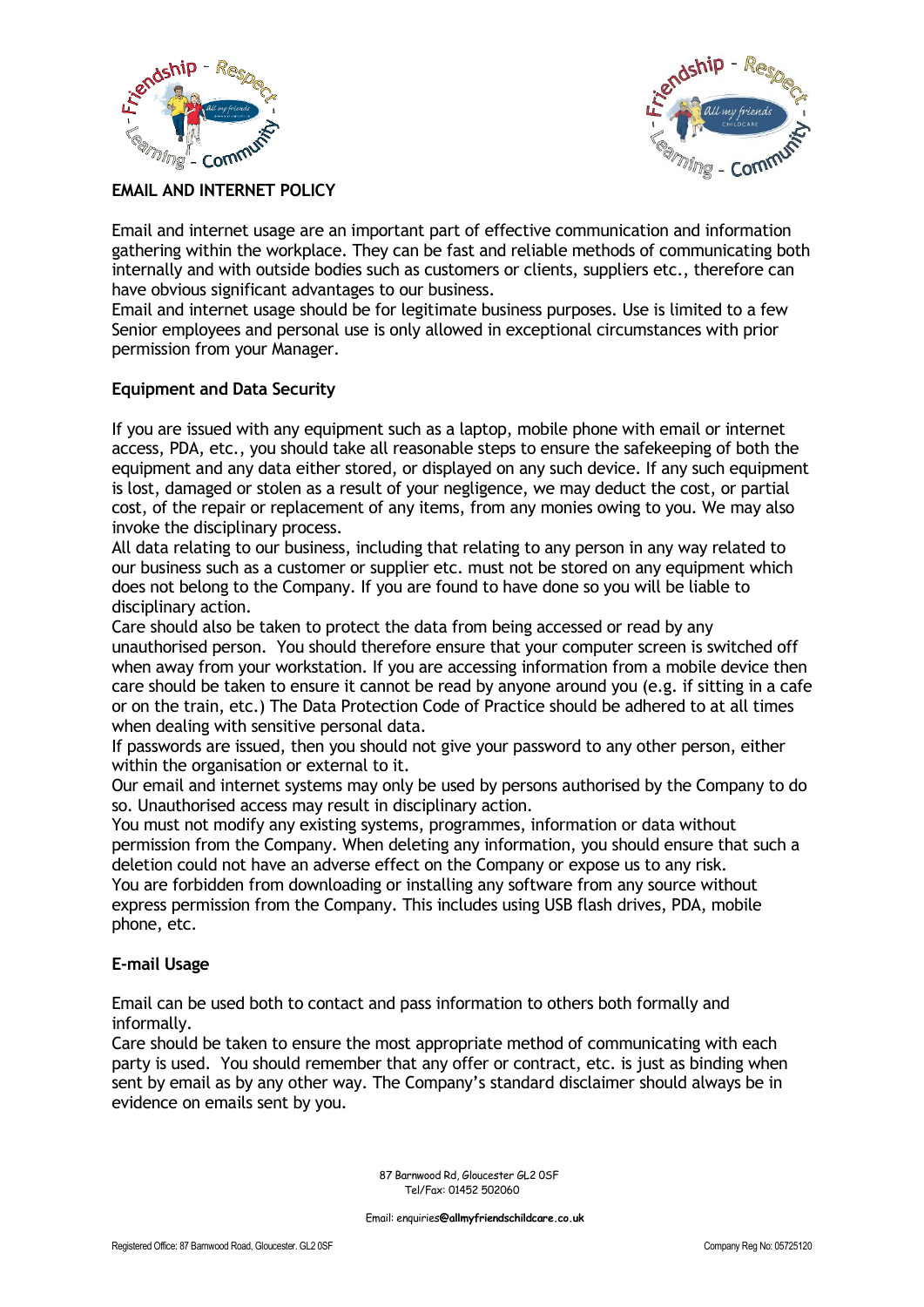



Care should be taken when transmitting personal, sensitive or confidential information. If you are unsure you should check if the recipients email address is confidential and that they know the nature of the information being transmitted.

You should not breach any copyright or intellectual information when transmitting information.

You should not send any inappropriate material to any party which could be deemed to be offensive, abusive, obscene, discriminatory, harassing, defamatory or derogatory, whether or not the recipient indicates they would not object. If you receive any transmission which you deem to be offensive or upsetting, you should immediately notify your Manager.

Additionally, you should not:

Use the system for unauthorised reasons Send or forward chain mail, junk mail, jokes, gossip, etc. Use the system for trivial and unnecessary messages

### **Internet Usage**

When you visit websites, devices are often employed to enable the site owner to identify the source of the visit. It is therefore important that you only visit reputable sites which are necessary for the performance of your duties.

You must not visit any site or download any information which is illegal, immoral, offensive, abusive, obscene, discriminatory, harassing, defamatory or derogatory. If you have reason to believe any other employee is doing so, you should report your concerns to your Manager as soon as possible.

You should not attempt to access any information which you know is restricted and you are not authorised to view.

Personal use of our internet system is not allowed without express permission.

### **Monitoring**

The Company reserves the right to monitor all email and internet usage to ensure adherence to this policy regardless of whether the usage is during, or outside of, normal business hours. Consequently, any private usage should be authorised by the Company. We will monitor the use of our email and internet system, including where appropriate opening and reading emails (in line with Data Protection legislation). It is therefore important that you do not send any personal emails, particularly of a sensitive or embarrassing nature.

We will monitor usage to ensure:

Company policies, standards and guidelines are being followed To provide evidence of transmissions and communication To ensure there is no unauthorised usage Use of Social Media You are forbidden from accessing social media for personal purposes whilst at work, whether on our computer equipment or your own (except during authorised breaks). Social media is a type of interactive online media that allows parties to communicate instantly with each other

> 87 Barnwood Rd, Gloucester GL2 0SF Tel/Fax: 01452 502060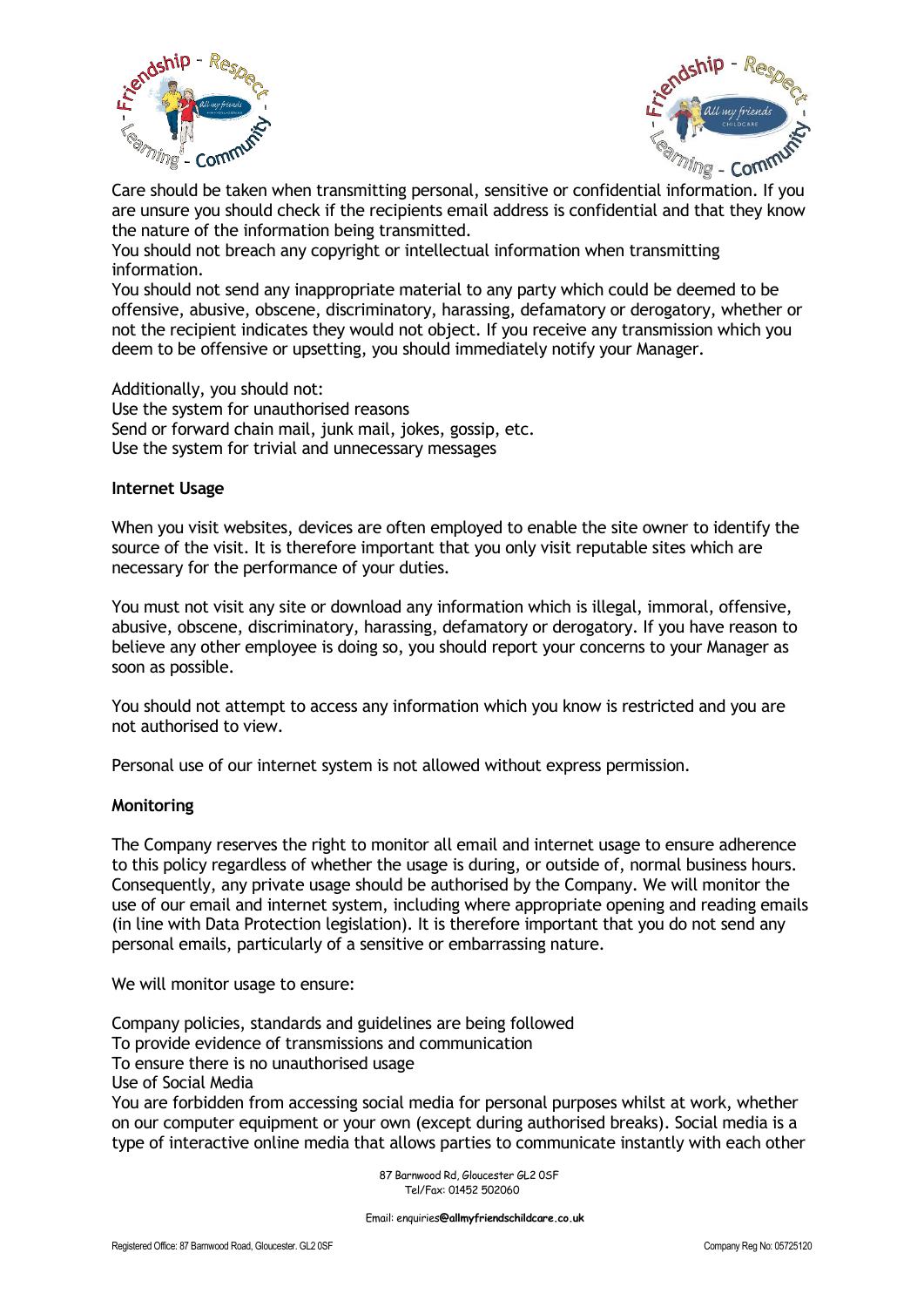



or to share data in a public forum. This includes online social forums such as Twitter, Facebook and LinkedIn. Social media also covers blogs and video- and image-sharing websites such as YouTube and Flickr; however, this is not an exhaustive list.

We understand that many employees make use of social media in a personal capacity. While you are not acting on behalf of the Company, you must be aware that you can still damage us if you are recognised as being one of our employees.

You are not allowed to say that you work for the Company. Although, you sometimes may want to discuss your work on social media you must not make any derogatory comments regarding our business, other employees, management, our clients or customers, suppliers, or any other person, business, or other entity in any way connected to our business. This applies whether or not it is on our equipment or your own and if communicated in works time or your own time.

Your online profile username (for example, the name of a blog or a Twitter name) must not contain the Company's name.

If you do discuss your work on social media (for example, giving opinions on their specialism or the sector in which the organisation operates without referring to it by name), you must include on your profile a statement along the following lines: "The views I express here are mine alone and do not necessarily reflect the views of my employer".

Any communications that you make in a personal capacity through social media must not:

Bring the Company into disrepute, for example by:

criticising or arguing with clients, parents, colleagues or rivals; making defamatory comments about individuals or other organisations or groups; or posting images that are inappropriate or links to inappropriate content;

Breach confidentiality, for example by:

revealing trade secrets or information owned by the Company; giving away confidential information about an individual (such as a child, colleague or customer contact) or organisation (such as a rival business); or discussing the Company's internal workings or its future business plans that have not been communicated to the public);

Breach copyright, for example by:

using someone else's images or written content without permission; or failing to give acknowledgement where permission has been given to reproduce something;

4. Do anything that could be considered discriminatory against, or bullying or harassment of, any individual, for example by:

making offensive or derogatory comments relating to age; disability; gender; reassignment; marriage and civil partnership; pregnancy and maternity; race; religion or belief; sex; sexual orientation; or perceived sexual orientation

using social media to bully another individual (such as an employee of the Company); or

 87 Barnwood Rd, Gloucester GL2 0SF Tel/Fax: 01452 502060